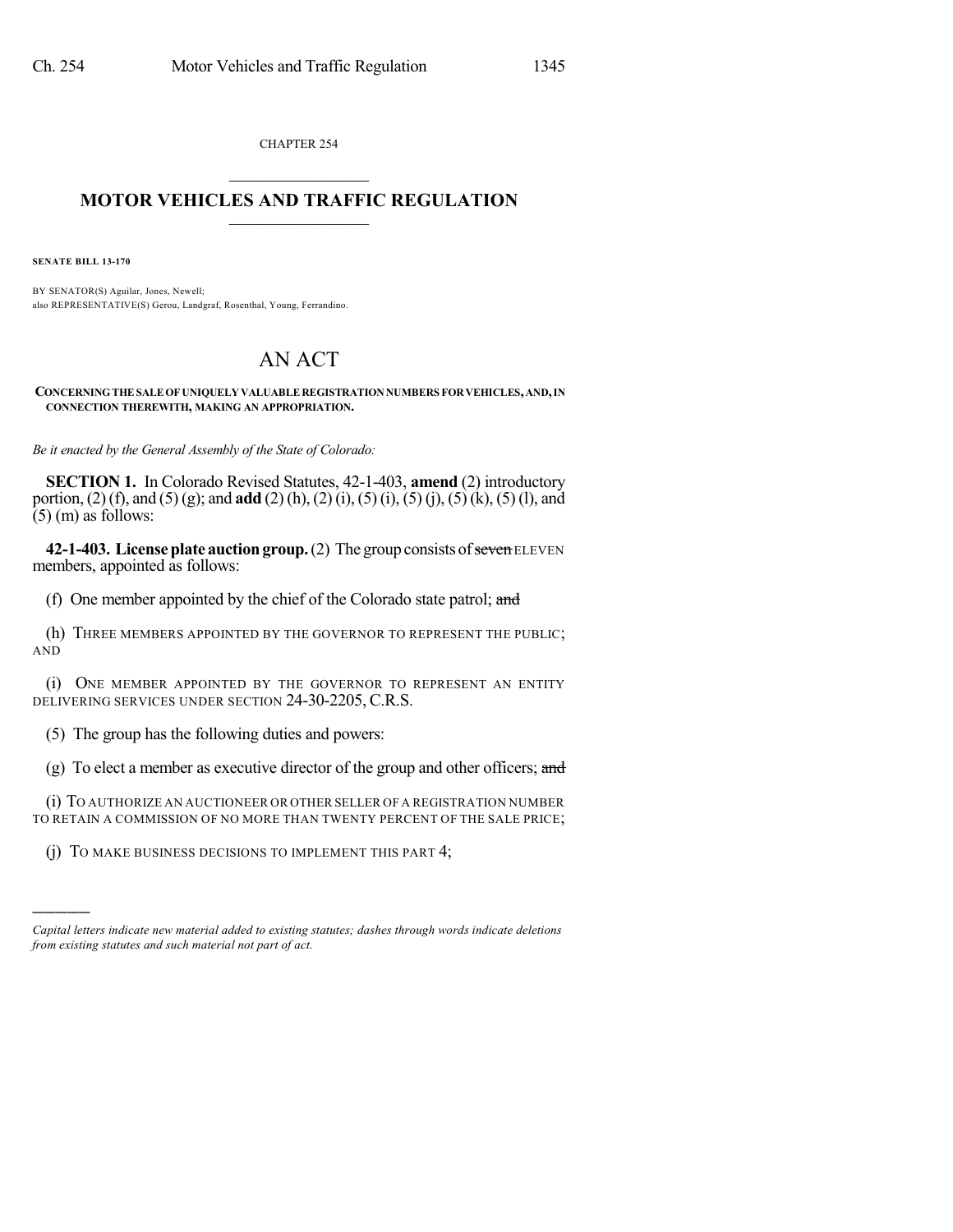(k) TO CREATE INCENTIVES FOR HOLDERS TO TURN IN CURRENTLY ISSUED REGISTRATION NUMBERS FOR AUCTION IF ANY ACTUAL COSTS ARE REIMBURSED TO THE STATE FROM THE SALE;

(l) TO AUTHORIZE AND SELL LICENSE PLATES MADE OF ALTERNATIVE MATERIALS IF APPROVED BY THE DEPARTMENT; AND

(m) TO CERTIFY THAT A PORTION OF THE PURCHASE PRICE OF A REGISTRATION NUMBER IS A CHARITABLE DONATION BECAUSE IT EXCEEDS THE MARKET VALUE OF THE REGISTRATION NUMBER IF THE GROUP REIMBURSES THE GENERAL FUND FOR ANY TAX CREDIT AUTHORIZED UNDER SECTION 39-22-535, C.R.S., FROM THE SALE.

**SECTION 2.** In Colorado Revised Statutes, 42-1-406, **amend** (2) as follows:

**42-1-406. Administration.** (2) If the registration number consists of a combination of letters and numbers that is not within the normal format of license plate currently produced for the department, the department shall issue the plates as personalized plates under section 42-3-211; except that, notwithstanding section 42-3-211, the auction group may sell, and the buyer or any subsequent buyer may use:

(a) A registration number or letter of one position; OR

(b) ANY SYMBOL ON THE STANDARD AMERICAN KEYBOARD OR APPROVED BY THE GROUP.

**SECTION 3.** In Colorado Revised Statutes, 42-1-407, **amend** (1) and (3) as follows:

**42-1-407. Registration number fund.** (1) The registration number fund is hereby created in the state treasury. The moneys in the fund consist of the proceeds from the sale of registration numbers under section 42-1-404, and the royalty from private sales of registration numbers under section 42-1-405, AND ANY GIFTS, GRANTS, OR LOANS MADE FOR THE PURPOSES OF THIS PART 4.

(3) (a) (I) Except as specified in paragraph (b) of this subsection (3) AND ANY MONEY APPROPRIATED FROM THE FUND TO IMPLEMENT THIS PART 4, at the end of each fiscal year, the state treasurer shall transfer THE FIRST one million five hundred thousand dollars or the balance of the registration number fund if the balance is a lesser amount, from the registration number fund to the disability-benefit support fund created in section 24-30-2205, C.R.S.

(II) If any moneys remain in the registration number fund AT THE END OF THE FISCAL YEAR after the transfer required by subparagraph  $(I)$  of this paragraph  $(a)$ , the state treasurer shall transfer two million five hundred thousand dollars, or the balance of the fund if the balance is a lesser amount, from the registration number fund to the general fund.

(III) If any moneys remain in the registration number fund AT THE END OF THE FISCAL YEAR after the transfers required by subparagraphs (I) and (II) of this paragraph (a), the state treasurer shall transfer the balance from the registration